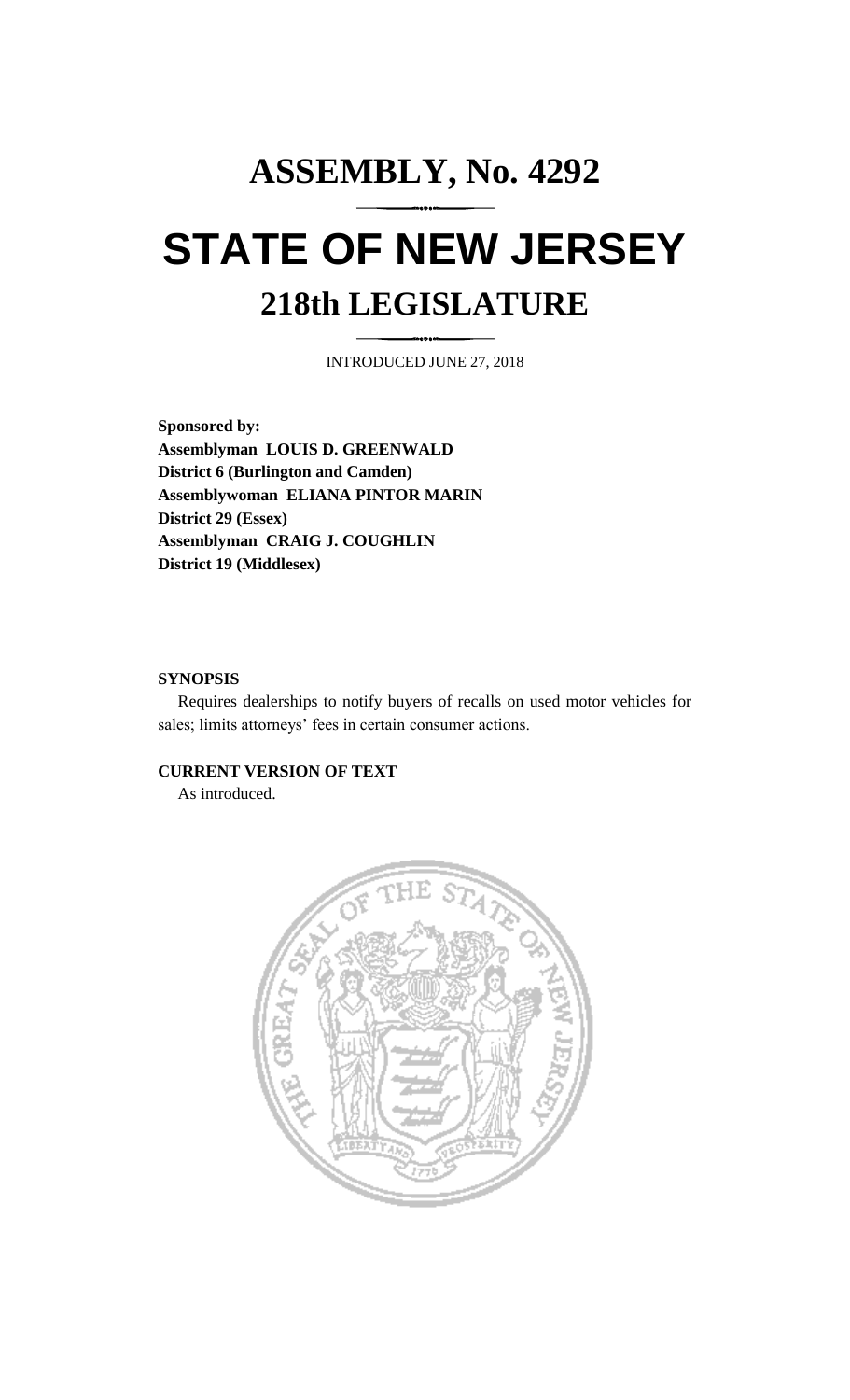**AN ACT** concerning new and used motor vehicle dealers and supplementing P.L.1960, c.39 (C.56:8-1 et seq.). **BE IT ENACTED** *by the Senate and General Assembly of the State of New Jersey:* 1. a. A dealer shall not sell or transfer a used motor vehicle without first contacting or accessing information provided by the National Highway Traffic Safety Administration to determine whether there are any open recalls on the specific vehicle. In the event that an open recall is discovered, the dealer shall inform a prospective purchaser about the recall and provide the prospective purchaser with a printed copy of the recall information from the National Highway Traffic Safety Administration Internet website. b. A dealer shall not sell or transfer a used motor vehicle that is subject to a "stop sale" or "do not drive" or similar designation from the National Highway Traffic Safety Administration. c. There shall be a conclusive presumption that a dealer had no knowledge of the existence of an open recall on a used vehicle if that dealer accessed the National Highway Traffic Safety Administration's Internet website and, after the dealer input the specific vehicle identification number, the website indicated no open recalls for that used vehicle. This subsection shall not: (1) create any legal duty upon a dealer related to the accuracy, errors, or omissions of the National Highway Traffic Safety Administration's website; or (2) require a dealer to provide a prospective purchaser with any recall information that may be added to the National Highway Traffic Safety Administration's Internet website, after the dealer has printed a copy of the recall information and provided it to the prospective purchaser of the used vehicle. d. Nothing in this section shall limit the legal duty or standard of care of a dealer related to the sale of a motor vehicle subject to an open recall in the event that the failure to repair causes personal injury or death. e. As used in this section: (1) "dealer" means a person who is actively engaged in the business of buying, selling or exchanging new or used motor vehicles at retail. For the purposes of this definition, "at retail" shall not include wholesale sales, sales between dealers, and sales to owners or operators of motor vehicle junk businesses or motor vehicle junk yards, as defined in R.S.39:11-2, or any other persons or entities engaged in the business of dismantling, destroying or recycling motor vehicles; (2) "motor vehicle franchisee" and "motor vehicle franchisor" shall have the same meanings as set forth in section 1 of P.L.1977, c.84 (C.56:10-13); and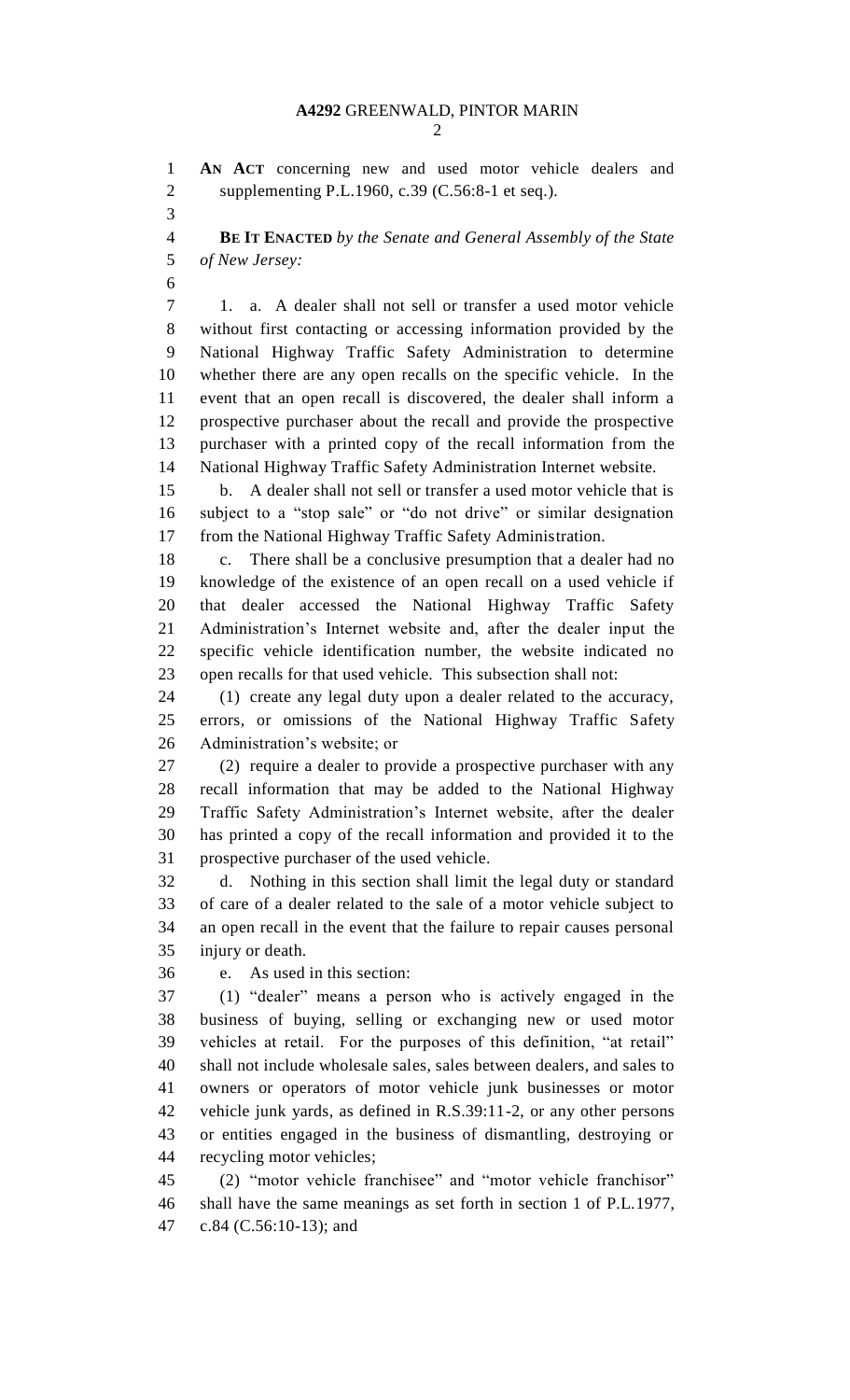### **A4292** GREENWALD, PINTOR MARIN

 (3) "open recall" refers to a safety or emissions recall on a specific vehicle that has not been corrected or addressed.

 2. a. Any person who suffers any ascertainable loss of moneys or property, real or personal, as a result of the use or employment by a dealer of any method, act, or practice declared unlawful under P.L.1960, c.39 (56:8-1 et seq.) may bring an action or assert a counterclaim therefor in any court of competent jurisdiction. In any action under this section, the court shall award compensatory damages sustained by any person in interest. In any action under this section in which the court finds an egregious violation of P.L.1960, c.39 (56:8-1 et seq.), the court may award threefold the damages sustained by any person in interest. In all actions under this section, including those brought by the Attorney General, the court may also award reasonable attorneys' fees, in an amount of up to \$1,000 or up to one third of the amount of damages awarded to the person in interest, at the discretion of the court, as well as filing fees and reasonable costs of suit.

 b. There shall be a conclusive presumption pursuant to section 1 of P.L.1982, c.98 (C.56:8-2.22) that the consumer received a copy of the signed contract documents related to an automobile purchase, if the consumer acknowledged receipt of the signed contract documents with the consumer's signature.

 c. The damages provided in this section shall be the exclusive remedy for a person bringing an action or counterclaim against a dealer pursuant to P.L.1960, c.39 (56:8-1 et seq.).

 

 3. This act shall take effect on the first day of the seventh month next following the date of enactment.

#### STATEMENT

 This bill requires a car dealer to provide information to any potential buyer of a used motor vehicle with outstanding recalls. The bill also limits the attorneys' fees available in certain consumer actions.

 The bill makes it an unlawful practice under the consumer fraud act, P.L.1960, c.39 (C.56:8-1 et seq.), for a dealer to sell a used vehicle without first contacting, or accessing information provided by, the vehicle manufacturer or the National Highway Traffic Safety Administration (NHTSA) to determine if there are any recalls on the used vehicle which have not been corrected or addressed. In the event that a recall is discovered, the dealer would inform the prospective purchaser about the recall, and whether the recall work for that particular vehicle was resolved, if known, prior to finalizing the sale of the vehicle. The bill also provides that a dealer may not sell or transfer a used motor vehicle that is subject to